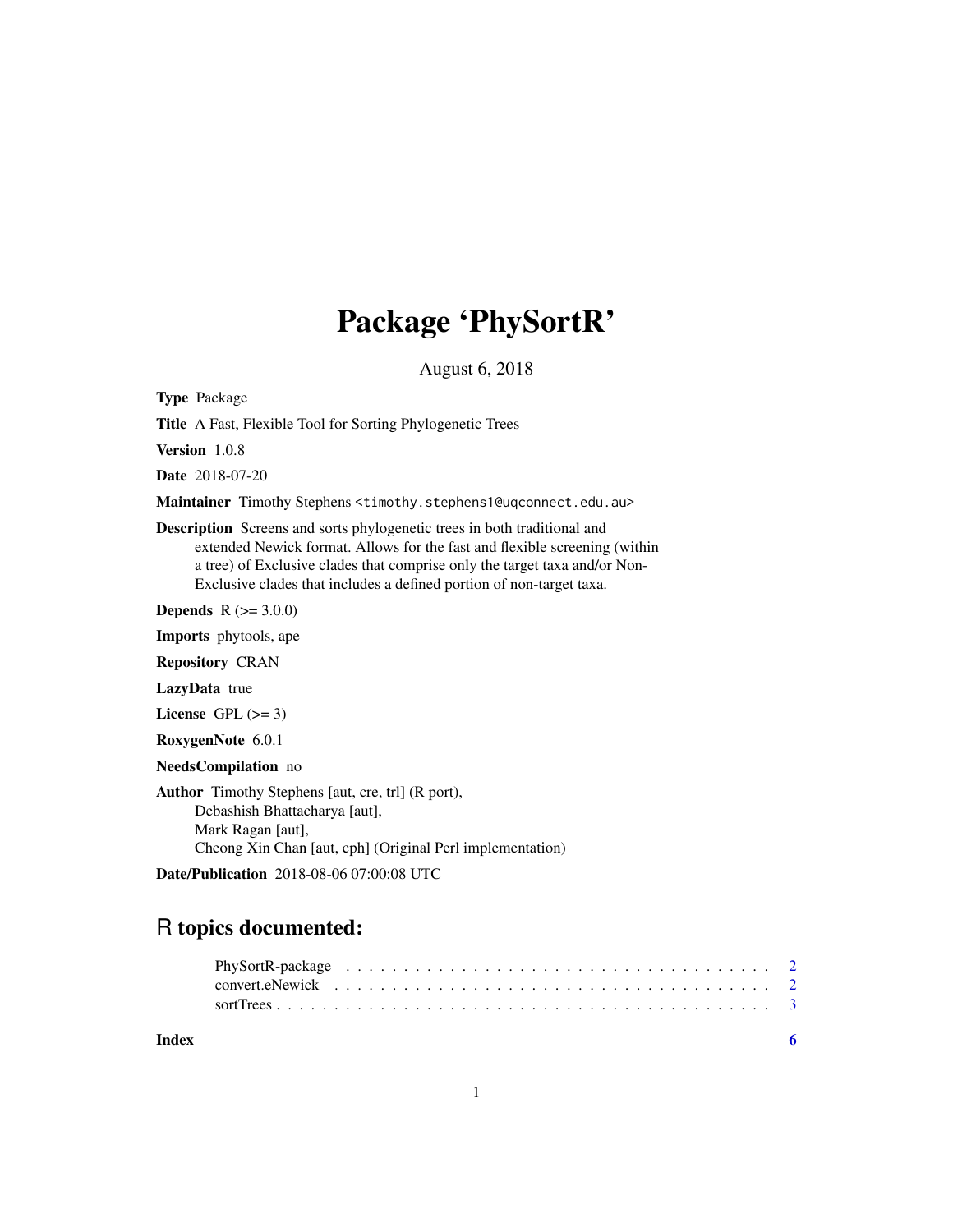<span id="page-1-0"></span>

#### Description

PhySortR provides a quick and highly flexible function for the screening (within a tree) of Exclusive clades that comprise only the target taxa and/or Non-Exclusive clades that includes a defined portion of non-target taxa. Support is also provided for both traditional and extended Newick formatted phylogenetic trees.

A full list of functions can be displayed by library(help = PhySortR).

#### Details

| Package: | PhySortR   |
|----------|------------|
| Type:    | Package    |
| Version: | 1.0.8      |
| Date:    | 2018-07-20 |
| License: | $GPL (=3)$ |

#### Author(s)

Timothy G. Stephens, Debashish Bhattacharya, Mark A. Ragan, Cheong Xin Chan Maintainer: Timothy G. Stephens <timothy.stephens1@uqconnect.edu.au>

#### References

Stephens TG, Bhattacharya D, Ragan MA, Chan CX. 2016. PhySortR: a fast, flexible tool for sorting phylogenetic trees in R. PeerJ, 4:e2038, DOI:10.7717/peerj.2038

#### See Also

[phytools](#page-0-0) [ape](#page-0-0)

convert.eNewick *Converts Extended Newick Format to Traditional Newick Format*

#### Description

Takes a phylogenetic tree in extended Newick format and converts it to traditional Newick format that can be directly manipulated by packages such as ape and phytools.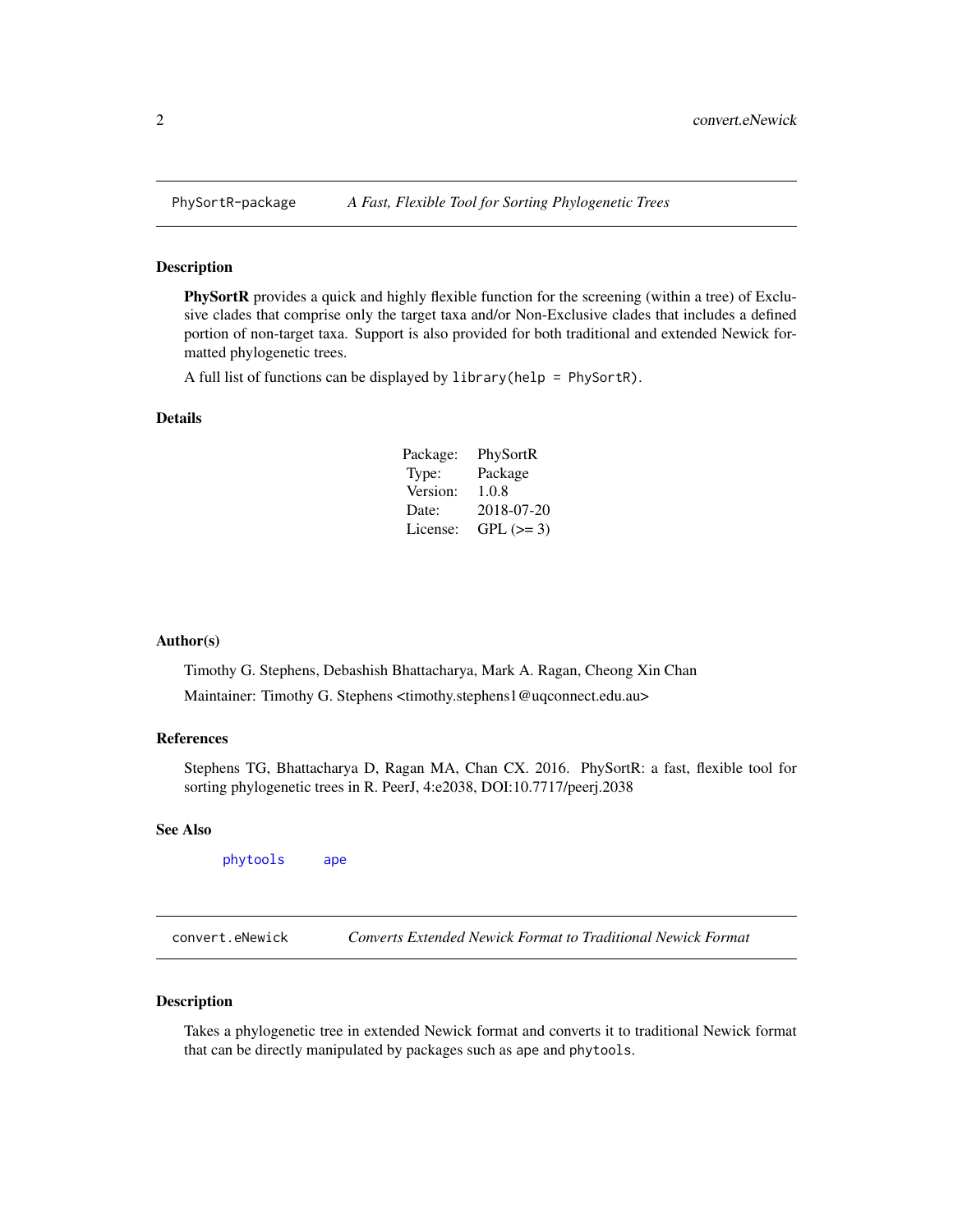#### <span id="page-2-0"></span>sortTrees 3

#### Usage

convert.eNewick(eNewick)

#### Arguments

eNewick phylogenetic tree in extended Newick format.

#### Value

phylogenetic tree in traditional Newick format.

#### Examples

```
### Converts the phylogenetic tree into traditional Newick format.
tree <- "((A:0.1,(B:0.3,C:0.2):0.2[60]):0.4[100],(E:0.12,F:0.09):0.4[100]);"
new.tree <- convert.eNewick(tree)
new.tree
```
sortTrees *Sorts Phylogenetic Trees using Taxa Identifiers*

#### Description

Reads phylogenetic trees from a directory and sorts them based on the presence of Exclusive and Non-Exclusive clades containing a set of given target leaves at a desired support value. Can interpret trees in both Newick and extended Newick format.

#### Usage

```
sortTrees(target.groups, min.support = 0, min.prop.target = 0.7,
  in.dir = "., out.dir = "Sorted_Trees", mode = "1",clades.sorted = "E, NE", extension = ".tre", clade.exclusivity = 0.9)
```
#### Arguments

| target.groups   | a set of one or more terms that represent the target leaves whose membership                                                                                      |
|-----------------|-------------------------------------------------------------------------------------------------------------------------------------------------------------------|
|                 | will be tested in each clade during sorting. Multiple terms are to be sepa-                                                                                       |
|                 | rated by a comma ("Taxon1, Taxon2"). This process is case sensitive and uses<br>strict string-matching, so the taxa identifiers must be unique i.e. "plantae" and |
|                 | "Viridiplantae" might not be appropriate as the first is a subset of the second.                                                                                  |
| min.support     | the minimum support (i.e. between 0-1 or 0-100) of a clade (Default = 0). Sup-<br>port values missing from phylogenetic trees are interpreted as zero.            |
| min.prop.target |                                                                                                                                                                   |
|                 | the minimum proportion (between $0.0\n-1.0$ ) of target leaves to be present in a<br>clade out of the total target leaves in the tree (Default = $0.7$ ).         |
| in.dir          | directory containing the phylogenetic trees to be sorted (Default = current work-<br>ing directory).                                                              |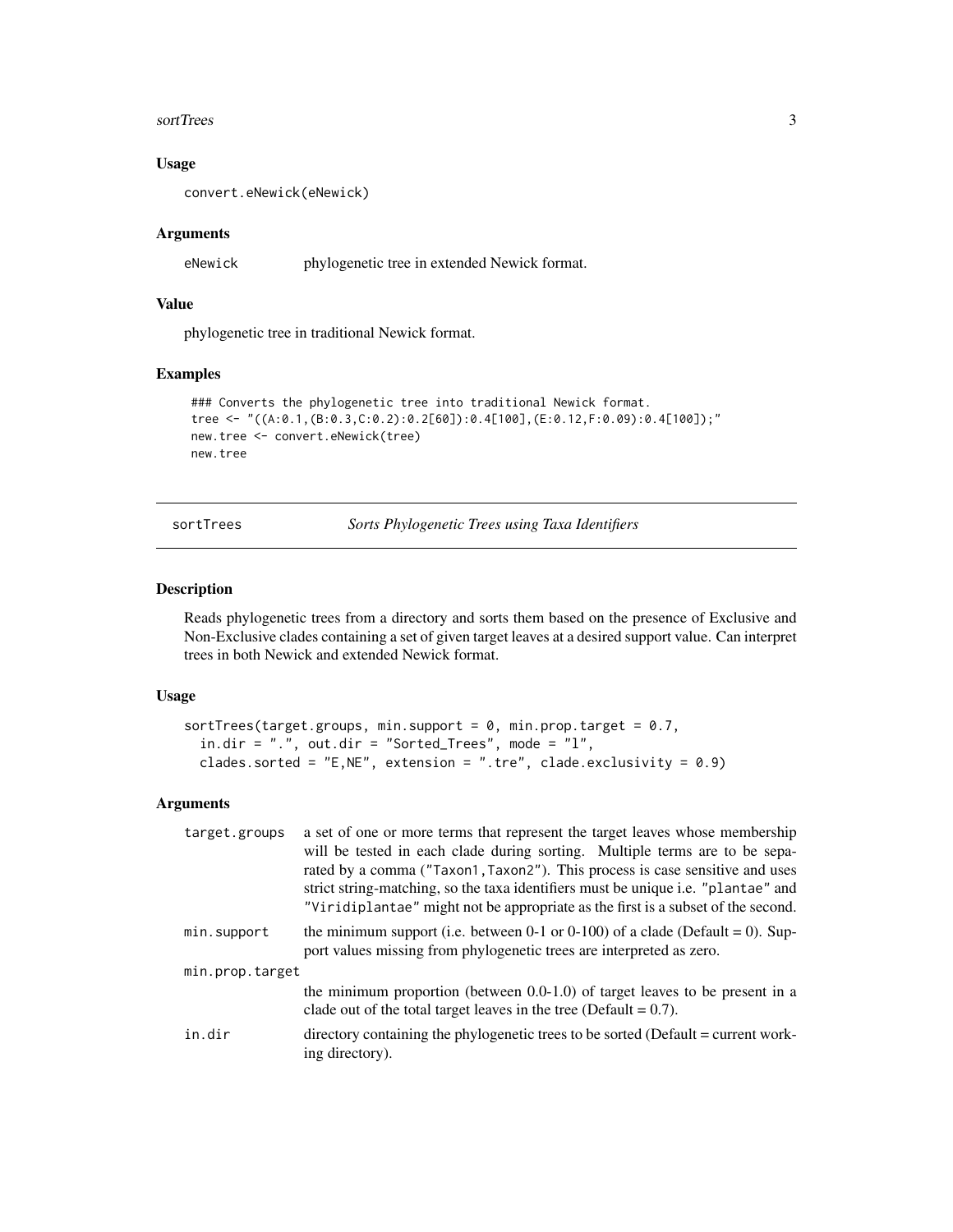| out.dir           | directory to be created within in. dir for the trees identified during sorting. If<br>out dir is omitted the default of Sorted_Trees/ will be used.                                                                                                        |
|-------------------|------------------------------------------------------------------------------------------------------------------------------------------------------------------------------------------------------------------------------------------------------------|
| mode              | option to "m" (move), "c" (copy) or "l" (list) trees identified during sorting. In<br>"1" mode (default) a list of the sorted trees is returned, in the "m" and "c" modes<br>a list is returned and the identified trees are moved/copied to the out odir. |
| clades.sorted     | option to control if the function will sort for Exclusive ("E") and/or Non-Exclusive<br>("NE") clades. Specify both options by comma separation "E, NE" (Default). Ex-<br>clusive clades are also sorted into a sub-group of All Exclusive trees.          |
| extension         | the file extension of the tree files to be analyzed (Default $=$ ". tre").                                                                                                                                                                                 |
| clade.exclusivity |                                                                                                                                                                                                                                                            |
|                   | the minimum proportion $(0.0 \le x \le 1.0)$ of target leaves to interrupting leaves<br>allowed in each non-exclusive clade (Default = $0.9$ ).                                                                                                            |

#### Value

Will always return a list containing the names of the trees identified during sorting, irrespective of the mode argument.

#### Examples

```
### Load data ###
extdata <- system.file("extdata", package="PhySortR")
file.copy(dir(extdata, full.names = TRUE), ".")
dir.create("Algae_Trees/")
file.copy(dir(extdata, full.names = TRUE), "Algae_Trees/")
```

```
### Examples ###
# (1) Sorting using 3 target terms, all other parameters default.
sortTrees(target.groups = "Rhodophyta, Viridiplantae")
```

```
# The function will search in the users current working directory for files
# with the extension ".tre" and check them (using default min.support,
# min.prop.target and clade.exclusivity) for Exclusive, All Exclusive or
# Non-Exclusive clades. A list will be returned with the names of the trees
# identified during sorting.
```

```
# (2) Sorting with a target directory and an out directory specified.
sortTrees(target.groups = "Rhodophyta,Viridiplantae",
```

```
in.dir= "Algae_Trees/",
out.dir="Sorted_Trees_RVG/",
mode = "c")
```

```
# The function will search in "Algae_Trees/" for files with the extension
# ".tre" and check them (using default min.support, min.prop.target,
# clade.exclusivity) for Exclusive, All Exclusive or Non-Exclusive clades.
# The function will both (a) return a list of the trees identified during
# sorting and (b) copy the files into their respective subdirectories of
# "Algae_Trees/Sorted_Trees_RVG/Exclusive/",
```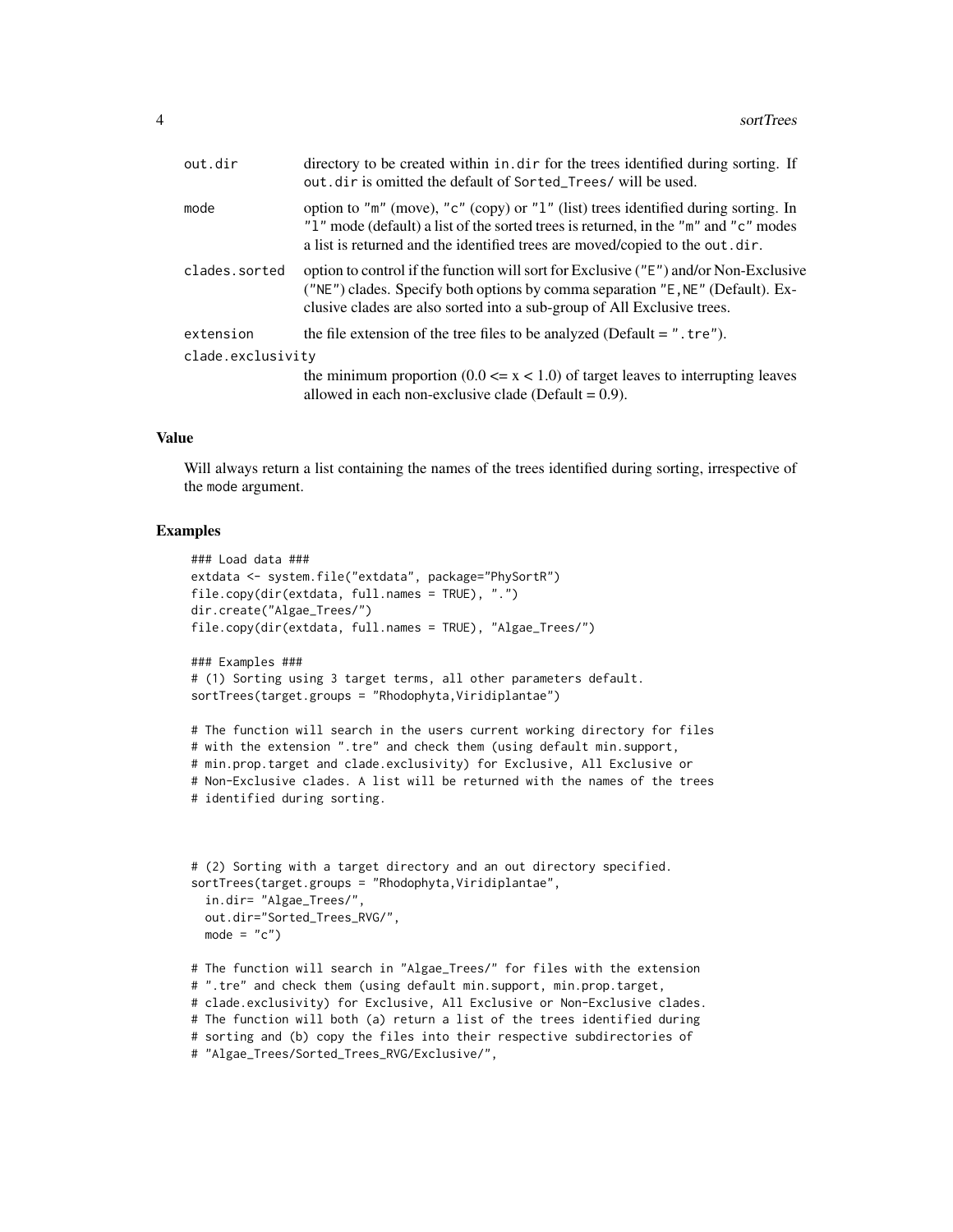#### sortTrees 5

```
# "Algae_Trees/Sorted_Trees_RVG/Exclusive/All_Exclusive/" and
# "Algae_Trees/Sorted_Trees_RVG/Non_Exclusive/".
# (3) Sorting with in/out directories, min.prop.target and min.support specified.
sortTrees(target.groups = "Rhodophyta, Viridiplantae",
  min.prop.target = 0.8,
  min.support = 90,
  in.dir= "Algae_Trees/",
  out.dir="Sorted_Trees_RVG_95/",
  mode = "c",clades.sorted = "NE",
  clade.exclusivity = 0.95)
# The function will search in "Algae_Trees/" for files with the
# extension ".tre" and check them for only Non-Exclusive clades.
# A clade will only be defined if it has support >= 90 and contains at least
# 80% of the total target leaves in the tree. A Non-Exclusive clade must also
# be composed of >= 95% target taxa (i.e. < 5% non-target taxa).
# The function will (a) return a list of the trees identified during
# sorting and (b) copy the trees identified during sorting to the out
# directory "Algae_Trees/Sorted_Trees_RVG/Non_Exclusive/".
### Clean up ###
unlink("Algae_Trees", recursive=TRUE)
```

```
unlink("Sorted_Trees.log")
unlink(dir(".", ".*.tre$"))
```